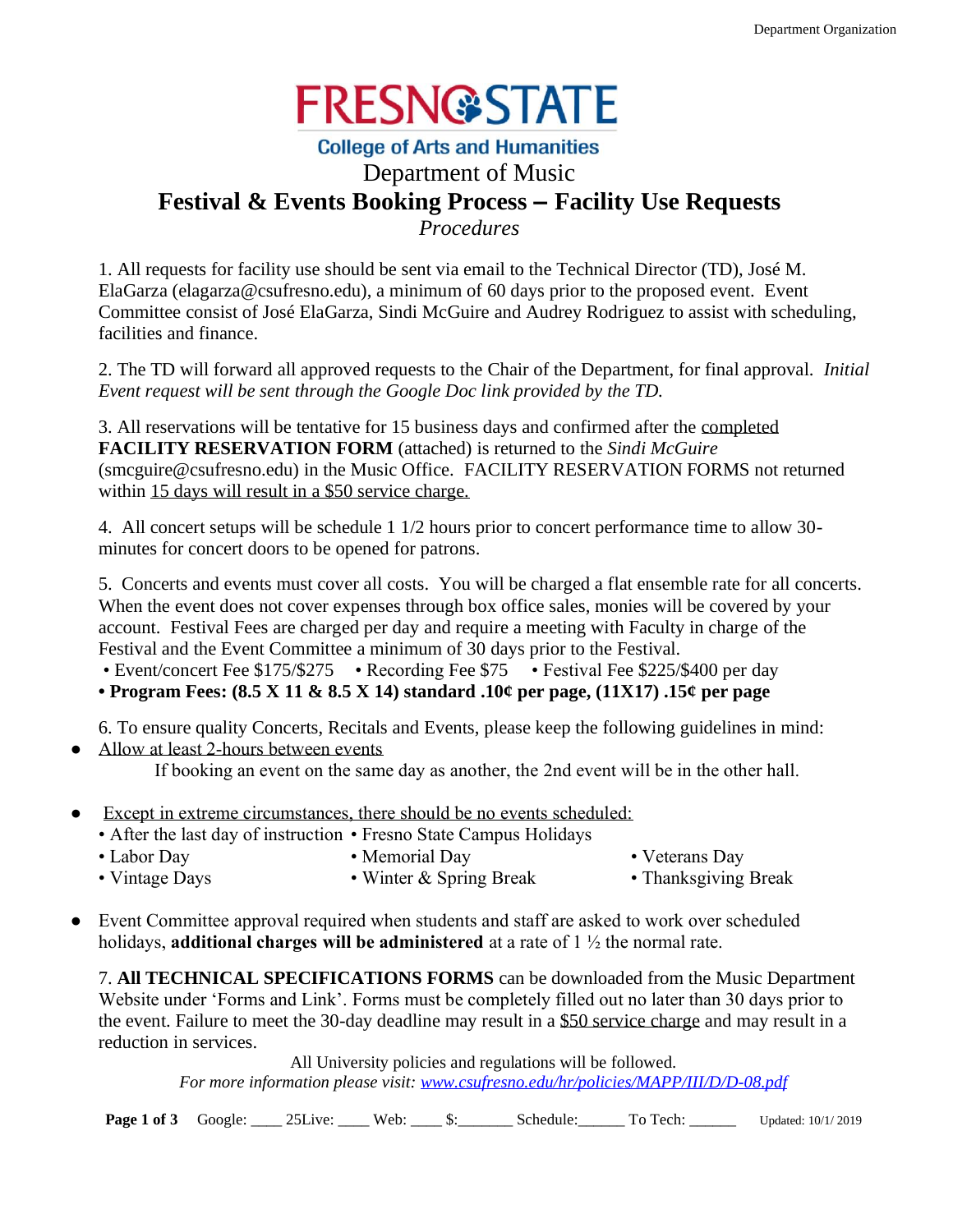# **FRESN@STATE** College of Arts and Humanities<br>Department of Music - Facility Request Form **Festival & Special Events Reservation Form**

|  | *Set-up requests exceeding 90 min. before event cannot be guaranteed.<br>Please use this form to submit additional rehearsal times along with final event concert(s).                                                                                                                                 |  |  |  |              |              |             |  |
|--|-------------------------------------------------------------------------------------------------------------------------------------------------------------------------------------------------------------------------------------------------------------------------------------------------------|--|--|--|--------------|--------------|-------------|--|
|  |                                                                                                                                                                                                                                                                                                       |  |  |  |              | $\mathbf{Y}$ | N           |  |
|  | Day MIWTh F Sa S Number of Programs:                                                                                                                                                                                                                                                                  |  |  |  |              |              |             |  |
|  | CH M126 Arrive: ____________ Event Time Start: ____________ End: ______________ Reh. Y N                                                                                                                                                                                                              |  |  |  |              | Tech Y N     |             |  |
|  | WRH 183 Arrive: ___________ Event Time Start: ____________ End: _____________ Reh. Y N                                                                                                                                                                                                                |  |  |  |              | Tech Y N     |             |  |
|  |                                                                                                                                                                                                                                                                                                       |  |  |  |              |              |             |  |
|  |                                                                                                                                                                                                                                                                                                       |  |  |  |              |              | $\mathbf N$ |  |
|  |                                                                                                                                                                                                                                                                                                       |  |  |  |              |              |             |  |
|  | CH M126 Arrive: ___________ Event Time Start: ___________ End: ____________ Reh. Y N                                                                                                                                                                                                                  |  |  |  |              | Tech Y N     |             |  |
|  |                                                                                                                                                                                                                                                                                                       |  |  |  |              | Tech Y N     |             |  |
|  |                                                                                                                                                                                                                                                                                                       |  |  |  |              |              |             |  |
|  |                                                                                                                                                                                                                                                                                                       |  |  |  |              |              | $\mathbf N$ |  |
|  |                                                                                                                                                                                                                                                                                                       |  |  |  |              |              |             |  |
|  |                                                                                                                                                                                                                                                                                                       |  |  |  |              | Tech Y N     |             |  |
|  |                                                                                                                                                                                                                                                                                                       |  |  |  |              | Tech Y N     |             |  |
|  | <b>Reh.M127</b> Arrive: ____________ Event Time Start: _____________ End: ____________ Reh. Y                                                                                                                                                                                                         |  |  |  | $\mathbb{N}$ |              |             |  |
|  |                                                                                                                                                                                                                                                                                                       |  |  |  |              |              |             |  |
|  |                                                                                                                                                                                                                                                                                                       |  |  |  |              |              |             |  |
|  | *An assistant and University Food Service Forms are required for all receptions and food served. Megan Sarantos, Catering<br>Manager (559) 278-4345, cell (559) 284-5926 or mesarantos @csufresno.edu or contact Christina Martinez<br>(559) 278-4634, cell (559) 727-7602 or cmartinez@csufresno.edu |  |  |  |              |              |             |  |
|  | Page 2 of 3 Google: 25Live: Web: S: Schedule: To Tech: Updated: 10/1/2019                                                                                                                                                                                                                             |  |  |  |              |              |             |  |